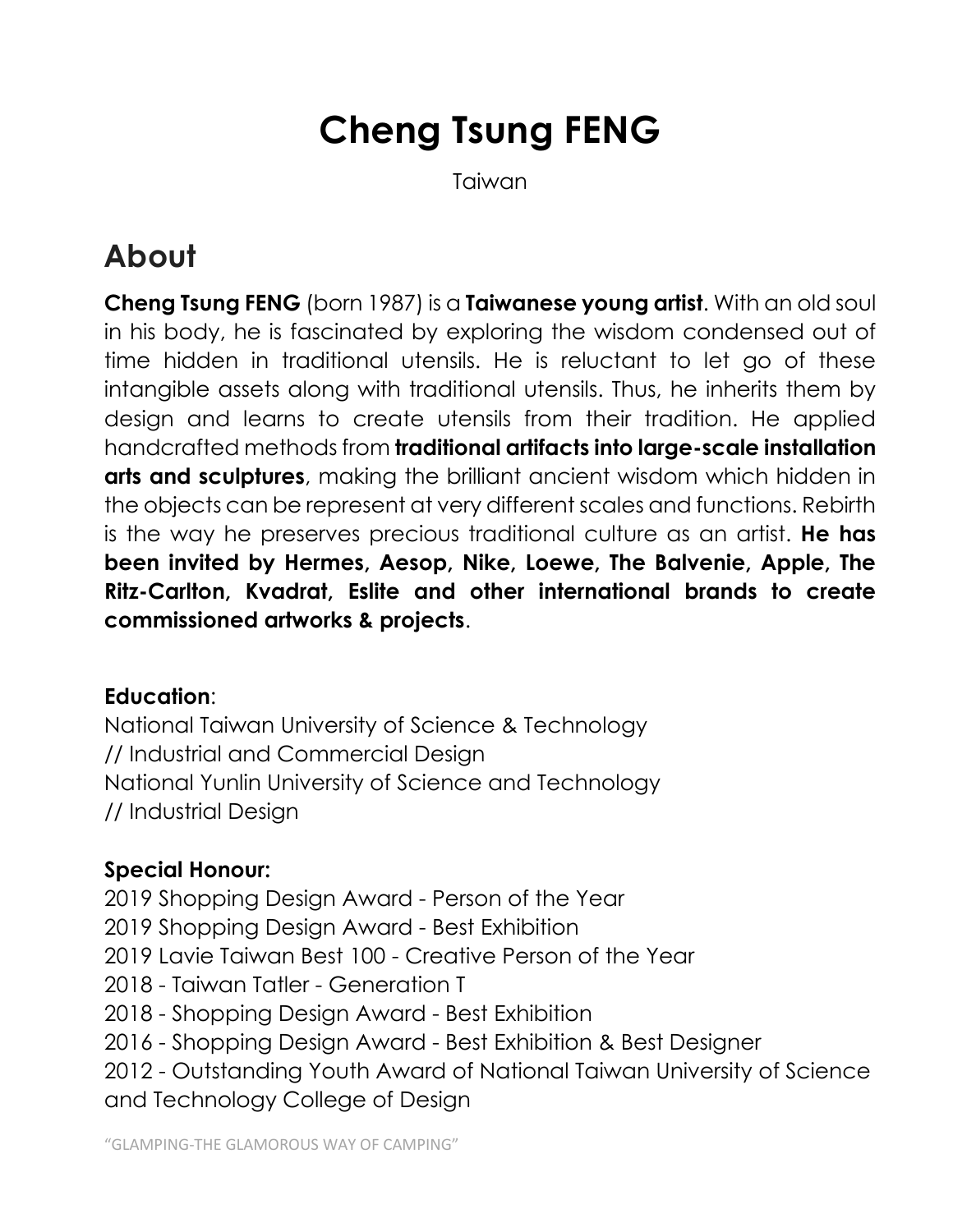2011 - Outstanding Alumni Award of National Yunlin University of Science and Technology (The youngest of school history.)

2011 - Outstanding Alumni Award of Yi Ming Senior High School (The youngest of school history.)

2010 - MOE 6th Honour of Technical & Vocational Education

2010 - MOE International Award Chart - Person of the Year

#### **Award**:

2019 - Red Dot Award: Brands & Communication Design – Winner

- 2019 Red Dot Award: Brands & Communication Design Winner
- 2019- A Design Award Winner
- 2014 Asia Talents Exhibition (Thailand) Outstanding designer prize x2
- 2013 iF concept award (Germany) Winner
- 2012 iF Product Design Award (Germany) Winner
- 2011 Red Dot Award: Design Concept (Germany) Best of the Best
- 2011 Red Dot Award: Design Concept (Germany) Winner
- 2011 Red Dot Award: Design Concept (Germany) Winner
- 2011 iF concept award (Germany) Winner with EUR.3000
- 2011 iF concept award (Germany) Winner
- 2010 IDEA(International Design Excellence Awards) (USA)- Silver Award
- 2010 iF Concept Award (Germany) Winner
- 2010 iF Product Design Award (Germany) Winner
- 2009 Red Dot Award: Design Concept (Germany) Winner
- 2008 IBDC(International Bicycle Design Competition) Excellent Prize
- 2008 IBDC(International Bicycle Design Competition) Merit Prize

### **Exhibition**:

2019 to 2020 - Learning to create a design from tradition

Installation art by Cheng Tsung FENG - Taiwan Taoyuan International Airport(Taiwan)

2019 - The Land of Dreams and Imagination -

Eslite Xinyi Flagship Store(Taipei, Taiwan)

2019 - Formosa: A New Layer Taiwan meets Yii - Révélations Grand Palais(Paris, France)

2019 - Formosa: A New Layer Taiwan meets Yii - Spazio Nobile by Pro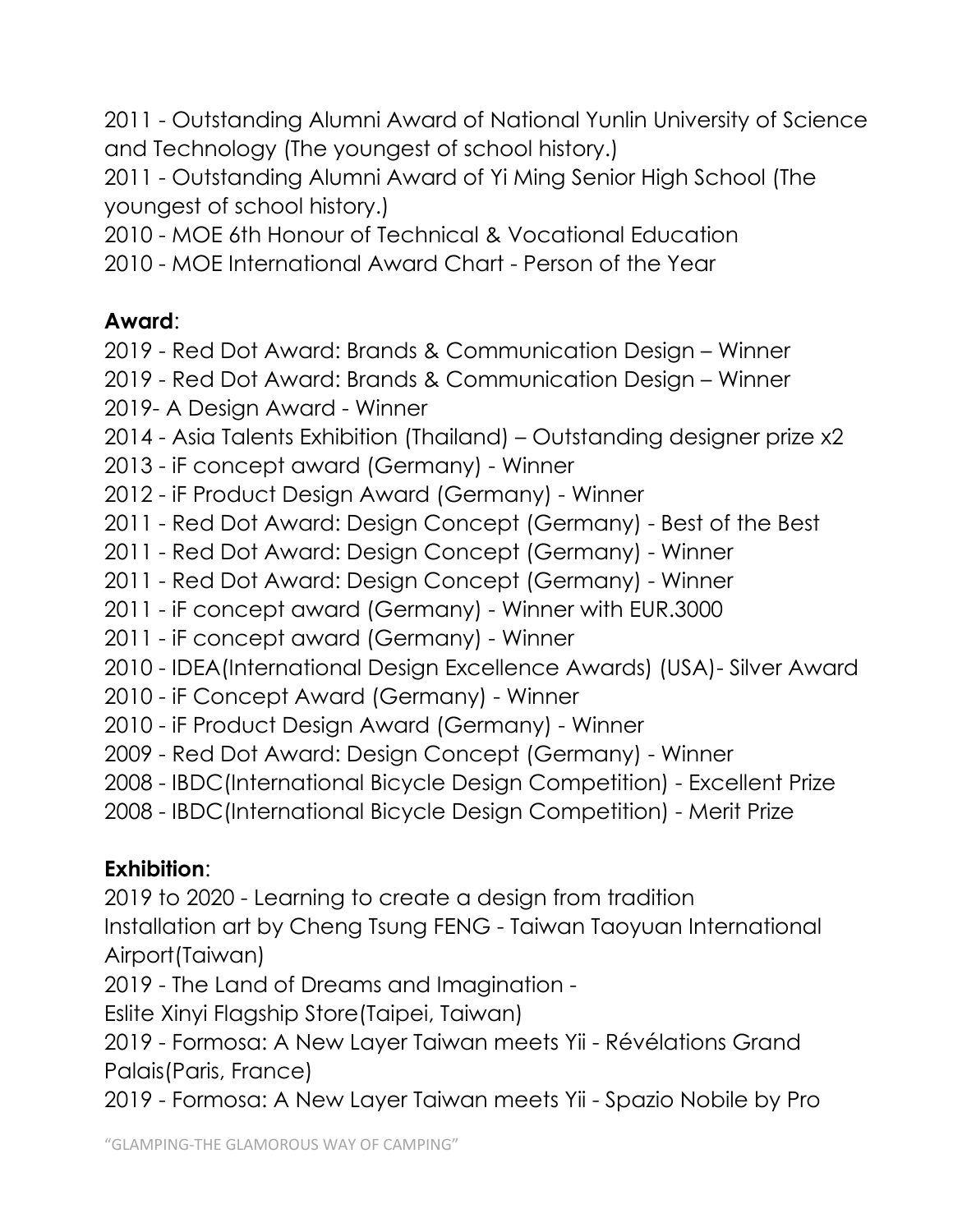Materia Gallery(Brussels, Belgium)

2019 - 30th Taiwan Lantern Festival(Pingtung, Taiwan)

2019 - Sun Mao - Design Society (Shanghai, China)

2019 - Rong: Sun Mao - Maison & Object(Paris, France)

2018 - Taichung World Flora Exposition - Harvest Blessings

Pavilion(Taichung, Taiwan)

2018 - Taichung World Flora Exposition - Discovery Pavilion(Taichung, Taiwan)

2018 - Penghu Arts Festival - The Rising Winds(Penghu, Taiwan)

2018 - The Oriental bamboo - Crafts Museum of CAA(Hangzhou, China)

2018 - The Charismatic Rebirth of Yore - Museum of Contemporary Art Taipei(Taipei, Taiwan)

2017 - Kvadrat Canvas - London Design Festival(London, United Kingdom)

2017 - Art of Takumi - Modern Art Museum Shanghai (Shanghai, China), OCT Art and Design Gallery(Shenzhen, China), Tai Koo Li - Orange Hall(Beijing, China)

2017 - CLUE: The beauty of traditional oriental aesthetics within the sphere of contemporary art - Suomei Gallery(Shanghai, China) 2017 - Cheng Tsung Feng Solo Exhibition - Nan-Men Ting 323 of Taipei botanical garden(Taipei, Taiwan)

- 2017 Interior Lifestyle Tokyo (Tokyo, Japan)
- 2017 Byzantine Museum (Athens, Greece)
- 2017 [róng] Milan Design Week (Milan, Italy)
- 2017 Creative EXPO Taiwan (Taipei, Taiwan)
- 2017 Cheng Tsung Feng Solo Exhibition (Taipei, Taiwan)

2016 - Craft Trend Fair - Top Crafts in Taiwan (Seoul, Korea)

- 2016 AArt Shanghai City Art Exhibition (Shanghai, China)
- 2016 Maison & Object "Taiwan Craft" (Paris, France)
- 2016 Paris Design Week "Bamboo Wearable" (Paris, France)
- 2016 XXI Triennale International Exhibition "New Craft"
- 2016 SHANGHAI ART & DESIGN (Shanghai, China)
- 2015 Taiwan Design Expo (Yilan, Taiwan)
- 2015 Hangzhou International Design Week (Hangzhou, China)
- 2015 32nd Traditional Craft Products Assembly in (Toyama, Japan)